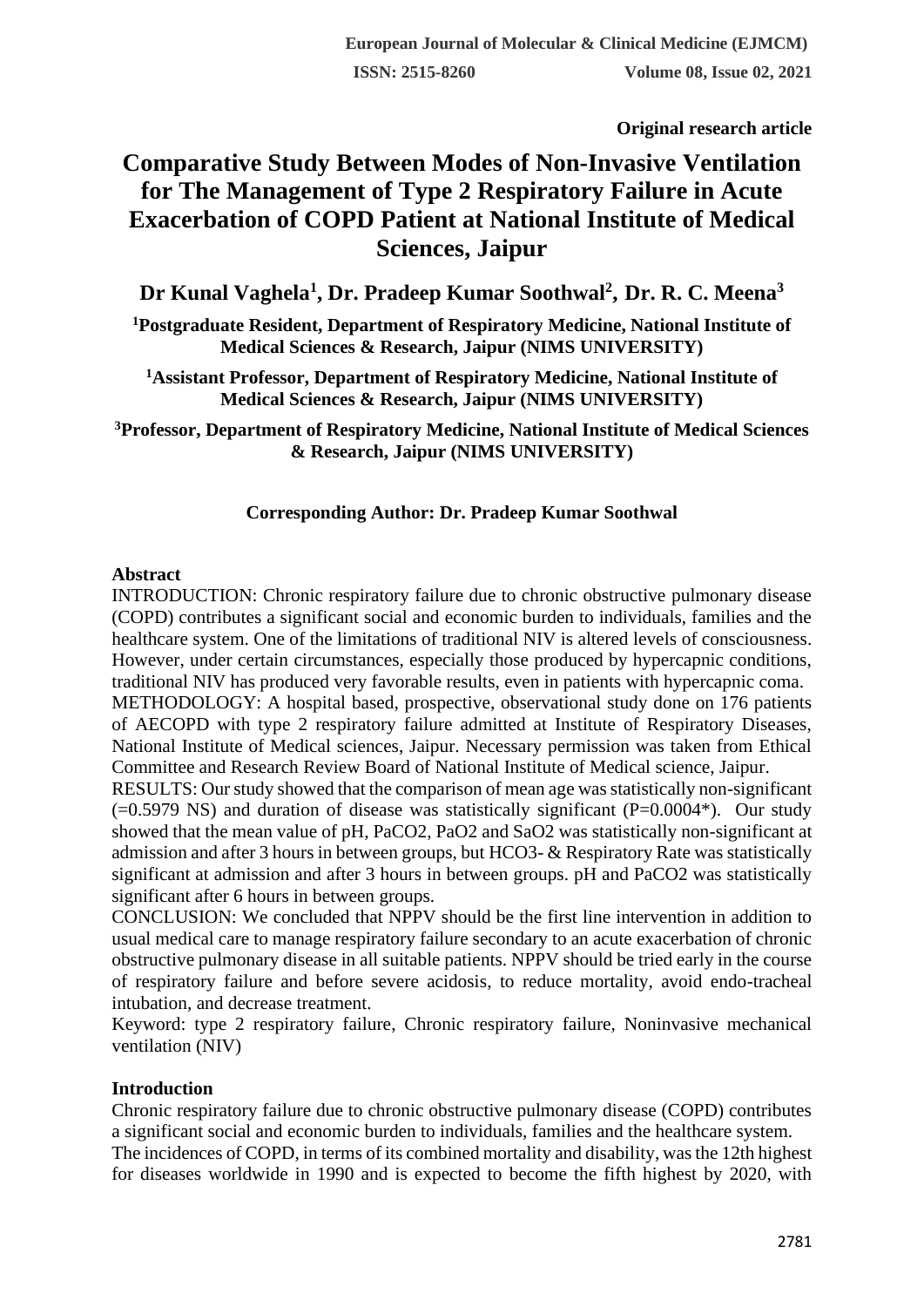**ISSN: 2515-8260 Volume 08, Issue 02, 2021**

mortality expected to increase fivefold by 2015. Reduced alveolar ventilation in chronic respiratory failure due to COPD results in nocturnal and daytime gas exchange abnormalities, sleep-disordered breathing, dyspnea and increased work of breathing, which in turn lead to significant functional impairment, morbidity and mortality.

The eventual development of chronic respiratory failure is characterized by varying degrees of ventilation–perfusion mismatch, hypoxia and hypercapnia. Noninvasive mechanical ventilation (NIV) is used in patients with acute respiratory failure for several different etiologies. The heterogeneity of different patient groups leads to varying levels of success, with the best results produced in patients with infectious exacerbations of COPD and congestive heart failure. When NIV is initiated in patients with acute respiratory failure due to infectious exacerbations of COPD, ventilator parameters are typically determined based on clinical assessment and changes in blood gases.

One of the limitations of traditional NIV is altered levels of consciousness. However, under certain circumstances, especially those produced by hypercapnic conditions, traditional NIV has produced very favorable results, even in patients with hypercapnic coma.

#### **MATERIAL & METHODS:**

A hospital based, prospective, observational study done on 176 patients of AECOPD with type 2 respiratory failure admitted at Institute of Respiratory Diseases, National Institute of Medical sciences, Jaipur. Necessary permission was taken from Ethical Committee and Research Review Board of National Institute of Medical science, Jaipur.

#### **INCLUSION CRITERIA:**

1. All cases of acute exacerbation of COPD with type 2 respiratory failure as per GOLD guidelines 2018.

Respiratory acidosis (PaCO2 > 45 mm of Hg and arterial pH < 7.35).

Severe dyspnea with clinical signs suggesting of respiratory muscle fatigue, increased work of breathing, or both, such as use of respiratory accessory muscles, paradoxical motion of abdomen, or retraction of costal spaces.

Persistent hypoxemia despite supplemental oxygen therapy.

2. Those who give written informed consent.

#### **EXCLUSION CRITERIA:**

1. Indication for endotracheal intubation,

2. Hypotension defines systolic blood pressure <90 and diastolic blood pressure <60 mm of Hg,

3. Presence of ventricular or atrial arrhythmia 4. Inability to co-operate with the fitting and wearing of the face mask, 5. Presence of upper airway obstruction or facial trauma or presence of tracheostomy 6. Unconscious patient, 7.Un-drained pneumothorax, 8. Vomiting, 9. Patient declines treatment,10. Severe co-morbidities.

#### **PROCEDURE:**

Patients were classified into 2 groups:

1. Group 1 – S/T Mode BiPAP group

2. Group 2 – AVAPS Mode group

Arterial blood gases were measured at admission, 3 hours and 6 hours after applying NIV; the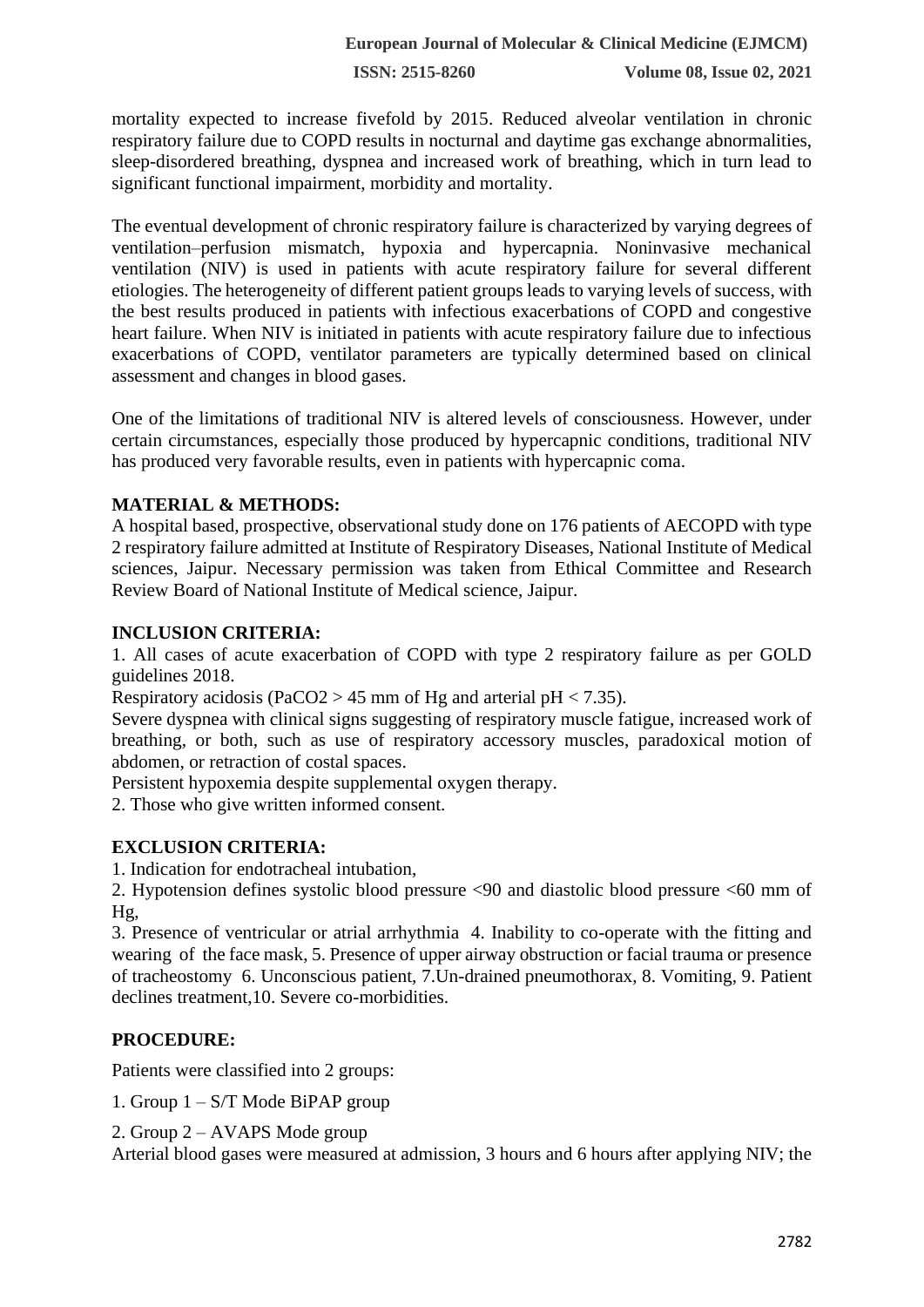**ISSN: 2515-8260 Volume 08, Issue 02, 2021**

patient was assessed by a respiratory therapist under close supervision of a physician trained in NIV. Mask use, complications, and tolerance were also assessed.

Disease severity was assessed using the Encephalopathy Score (EC) to determine the patient's level of consciousness.

Respiratory rate, heart rate, systolic blood pressure, diastolic blood pressure were measured upon hospitalization, 3 hours, and 6 hours during NIV.

#### OUTCOME VARIABLES:

Comparison of pH, PaO2, PaCO2, HCO3, SaO2, Respiratory rate and Consciousness Level (ENCEPHALOPATHY SCORE) on admission and after 3 and 6 hour of applying Non Invasive Ventilation (NIV).

#### STATISTICAL ANALYSIS:

The mean values were compared using Student's t-test. For categorical variables χ2 or fisher's exact tests were used as appropriate. We used student paired t- test to compare the ability of different variables to predict the outcome of therapy in experimental and control patients.

A P-value < .05 was considered statistically significant.

#### **RESULTS:**

Our study showed that the comparison of mean age was statistically non-significant  $(=0.5979$ NS) and duration of disease was statistically significant (P=0.0004\*\*\*) shown in table 1 and table 2 respectively.

The comparison of mean value of pH, PaCO2, PaO2, SaO2, HCO3- & Respiratory Rate at admission, after 3 hours and after 6 hours was shown in table 3, 4 & 5 respectively.

Our study showed that the mean value of pH, PaCO2, PaO2 and SaO2 was statistically nonsignificant at admission and after 3 hours in between groups, but HCO3- & Respiratory Rate was statistically significant at admission and after 3 hours in between groups. pH and PaCO2 was statistically significant after 6 hours in between groups.

Our study showed that the mean value of consciousness level according to ES score was 1.609  $\pm$  0.6534 in group 1 & 1.552  $\pm$  0.6779 in group 2 at admission, after 3 hours was 0.5930  $\pm$  0.6576 in group 1 & 0.5647  $\pm$  0.6805 in group 2 and after 6 hours was 0.1149  $\pm$  0.3552 in group 1 &  $0.2529 \pm 0.487$  in group 2.

The comparison of mean value of consciousness level was statistically non-significant at admission and after 3 hours (P=0.5698  $&$  P=0.7823 respectively), but statistically significant after 6 hours ( $P=0.0343^*$ ) in between groups (table 6).

#### **Table 1: Comparison between Group 1 (S/T Mode Bi PAP) & Group 2 (AVAPS Mode) regarding age**

| - <del>. .</del> - -<br><del>.</del> |                              |                                |         |  |
|--------------------------------------|------------------------------|--------------------------------|---------|--|
| Age (yrs)                            | Group 1 (S/T<br>Mode Bi PAP) | <b>Group 2 (AVAPS</b><br>Mode) | P-value |  |
| Mean                                 | 59.78 yrs                    | 58.90 yrs                      | 0.5979  |  |
| <b>SD</b>                            | 10.81                        | 11.28                          |         |  |
| Range                                | 40-86 yrs                    | 39-83 yrs                      |         |  |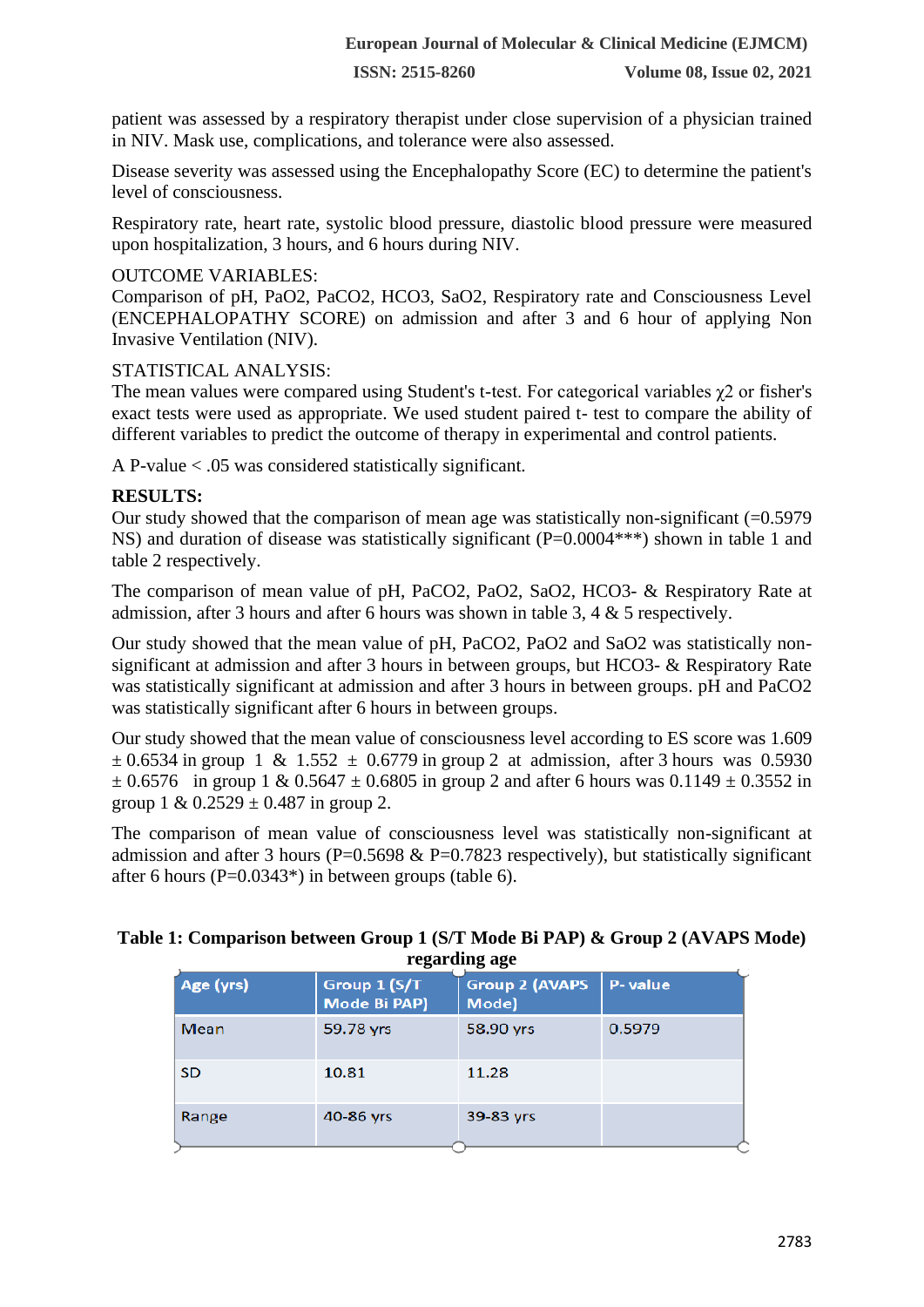#### **Table 2: Comparison between Group 1 (S/T Mode Bi PAP) & Group 2 (AVAPS Mode) regarding duration of disease**

| <b>Duration of</b><br>disease (yrs) | Group 1 (S/T<br>Mode Bi PAP) | <b>Group 2 (AVAPS</b><br>Mode) | P-value     |
|-------------------------------------|------------------------------|--------------------------------|-------------|
| Mean                                | 6.011 vrs                    | 7.540 yrs                      | $0.0004***$ |
| <b>SD</b>                           | 2.197                        | 3.298                          |             |
| Range                               | $3.0 - 14.0$ vrs             | $3.0 - 17$ vrs                 |             |

#### **Table 3: Comparison between Group 1 (S/T Mode Bi PAP) & Group 2 (AVAPS Mode) regarding arterial blood gas analysis at admission of patients**  $\overline{C}$

| 0<br>$\overline{\phantom{a}}$               | 0                            | $\overline{ }$              | . .            |
|---------------------------------------------|------------------------------|-----------------------------|----------------|
| <b>Arterial blood gas</b><br>analysis (ABG) | Group 1 (S/T Mode Bi<br>PAP) | <b>Group 2 (AVAPS Mode)</b> | <b>P-value</b> |
| pH                                          | 7.309±0.03395                | $7.311 + 0.04060$           | 0.7173         |
| PaCO <sub>2</sub>                           | 72.83±53.69                  | $65.01 + 12.63$             | 0.1877         |
| PaO <sub>2</sub>                            | 58.74±9.952                  | 60.57+9.273                 | 0.2113         |
| SaO2                                        | 68.44±10.31                  | $70.93 + 9.214$             | 0.0943         |
| $HCO3-$                                     | $27.02 + 5.774$              | $25.21 \pm 4.607$           | $0.0235*$      |
| <b>Respiratory Rate</b>                     | 34.10±4.327                  | $32.52 + 4.234$             | $0.0155*$      |

# **Table 4: Comparison between Group 1 (S/T Mode Bi PAP) & Group 2 (AVAPS Mode) regarding arterial blood gas analysis after 3 hours**

| <b>Arterial blood</b><br>gas analysis (ABG) | <b>Group 1</b><br>(S/T Mode Bi<br>PAP) | <b>Group 2</b><br>(AVAPS Mode) | <b>P-value</b> |
|---------------------------------------------|----------------------------------------|--------------------------------|----------------|
| pH                                          | 7.345±0.04851                          | 7.338±0.04367                  | 0.3099         |
| PaCO <sub>2</sub>                           | 56.36+8.363                            | 56.77+9.836                    | 0.7698         |
| PaO <sub>2</sub>                            | 68.52±9.876                            | $66.60 \pm 10.75$              | 0.2217         |
| SaO2                                        | 80.09+7.80                             | 78.31+9.817                    | 0.1885         |
| $HCO3-$                                     | $26.92 \pm 5.648$                      | $25.34 + 4.526$                | $0.0432*$      |
| <b>Respiratory Rate</b>                     | 24.92±3.807                            | $23.20 + 4.326$                | $0.0059**$     |

#### **Table 5: Comparison between Group 1 (S/T Mode Bi PAP) & Group 2 (AVAPS Mode) regarding arterial blood gas analysis after 6 hours**

| <b>Arterial blood</b><br>gas analysis<br>(ABG) | <b>Group 1</b><br>(S/T Mode Bi<br>PAP) | <b>Group 2</b><br>(AVAPS Mode) | <b>P-value</b> |
|------------------------------------------------|----------------------------------------|--------------------------------|----------------|
| pH                                             | 7.370+0.04861                          | 7.355+0.03950                  | $0.0311*$      |
| PaCO <sub>2</sub>                              | $46.03 \pm 7.163$                      | $50.05 \pm 8.543$              | $0.0010***$    |
| PaO2                                           | $76.09 + 10.73$                        | 73.54±11.96                    | 0.1403         |
| SaO2                                           | $101.9+9.639$                          | $87.53 + 8.356$                | 0.1669         |
| $HCO3-$                                        | $26.41 \pm 5.310$                      | 25.26±4.811                    | 0.1372         |
| <b>Respiratory Rate</b>                        | $16.09 + 2.165$                        | $16.29 + 2.282$                | 0.5631         |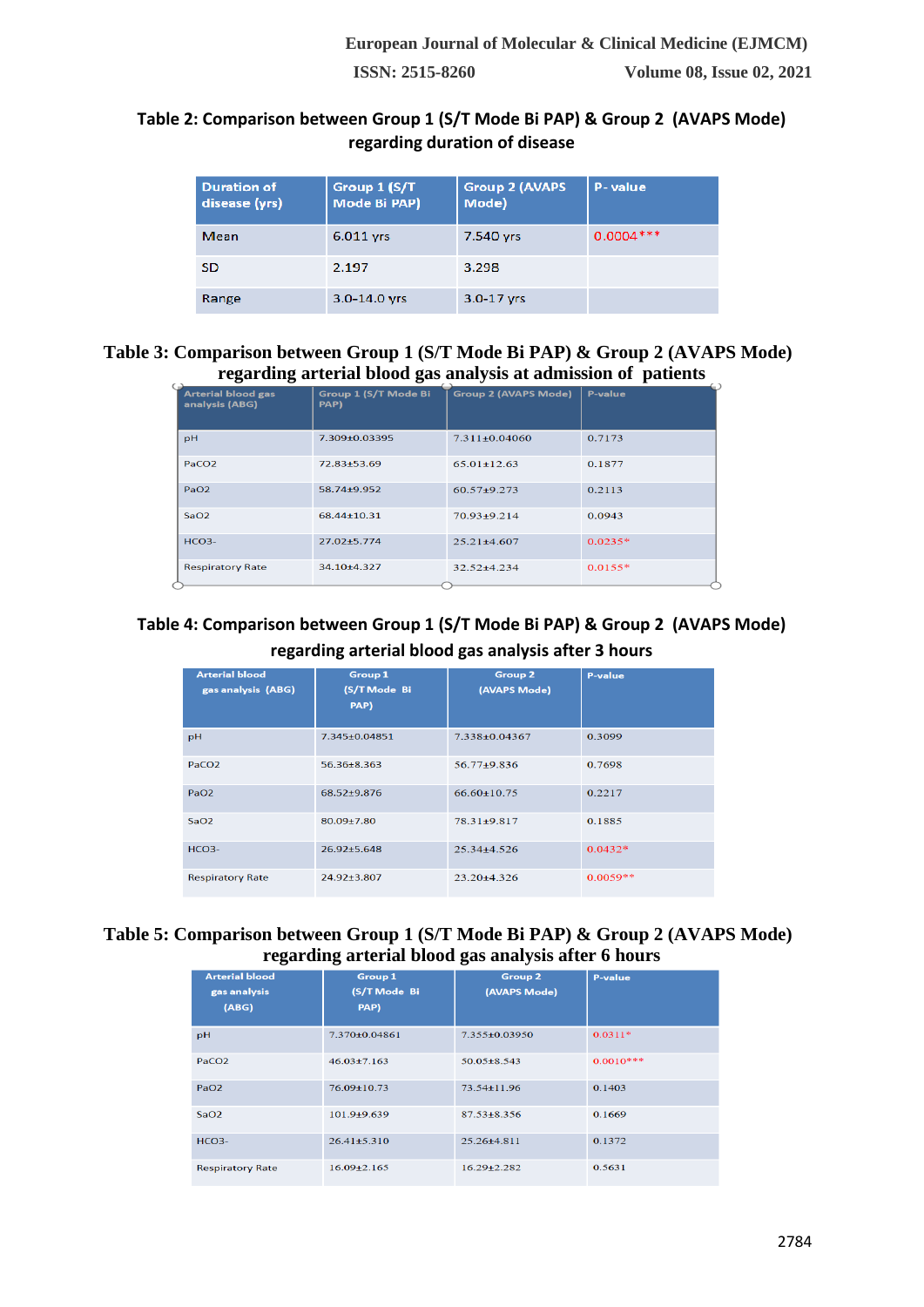#### **Table 6: Comparison between Group 1 (S/T Mode Bi PAP) & Group 2 (AVAPS Mode) regarding Consciousness level at various interval**

| <b>Consciousness</b><br>level (GLASGOW<br><b>COMA SCALE)</b> | <b>Group 1</b><br>(S/T Mode Bi<br>PAP) | <b>Group 2</b><br>(AVAPS Mode) | <b>P-value</b> |
|--------------------------------------------------------------|----------------------------------------|--------------------------------|----------------|
| At admission                                                 | $1.609 \pm 0.6534$                     | 1.552+0.6779                   | 0.5698         |
| After 3 hours                                                | $0.5930 + 0.6576$                      | $0.5647 \pm 0.6805$            | 0.7823         |
| After 6 hours                                                | $0.1149 + 0.3552$                      | $0.2529 + 0.487$               | $0.0343*$      |

## **DISCUSSION:**

Non invasive ventilation (NIV) is the first option for ventilatory support in acute respiratory failure of COPD exacerbations or acute cardiogenic pulmonary edema and should be considered in immunocompromised patients, prevention of post extubation failure and in difficult weaning. It can also be used in the postoperative period and in cases of pneumonia and asthma or as a palliative treatment. NIV is currently used in a wide range of settings, from the ICU to home care.

# **CONCLUSION:**

We concluded that NPPV should be the first line intervention in addition to usual medical care to manage respiratory failure secondary to an acute exacerbation of chronic obstructive pulmonary disease in all suitable patients. NPPV should be tried early in the course of respiratory failure and before severe acidosis, to reduce mortality, avoid endo-tracheal intubation, and decrease treatment.

# **REFERENCES:**

- 1. Ait-Kaled N, Enarson D, Bousquet J. Chronic respiratory diseases in developing countries: the burden and strategies for prevention and management. Bull World Health Organ 2001; 79: 971–979.
- 2. Anto JM, Vermiere P, Vestbo J, Sunyer J. Epidemiology of chronic obstructive pulmonary disease. Eur Respir J 2001;17: 982–994.
- 3. Murray CJL, Lopez AD, eds. The Global Burden of Disease: A Comprehensive Assessment of Mortality and Disability from Diseases, Injuries and Risk Factors in 1990 and Projected to 2020. Cambridge, Harvard University Press, for the WHO and the World Bank, 1996.
- 4. Standards for the diagnosis and care of patients with chronic obstructive pulmonary disease. American Thoracic Society. Am J Respir Crit Care Med 1995; 152: S77–S121.
- 5. McNicholas WT. Impact of sleep in respiratory failure. Eur Respir J 1997; 10: 920–933.
- 6. Murata GH, Kapsner CO, Lium DJ, Busby HK. Time course of respiratory decompensation in chronic obstructive pulmonary disease: a prospective, double-blind study of peak flow changes prior to emergency department visits. Respir Med 1998; 92: 936–941.
- 7. Clark HE, Wilcox PG. Noninvasive positive pressure ventilation in acute respiratory